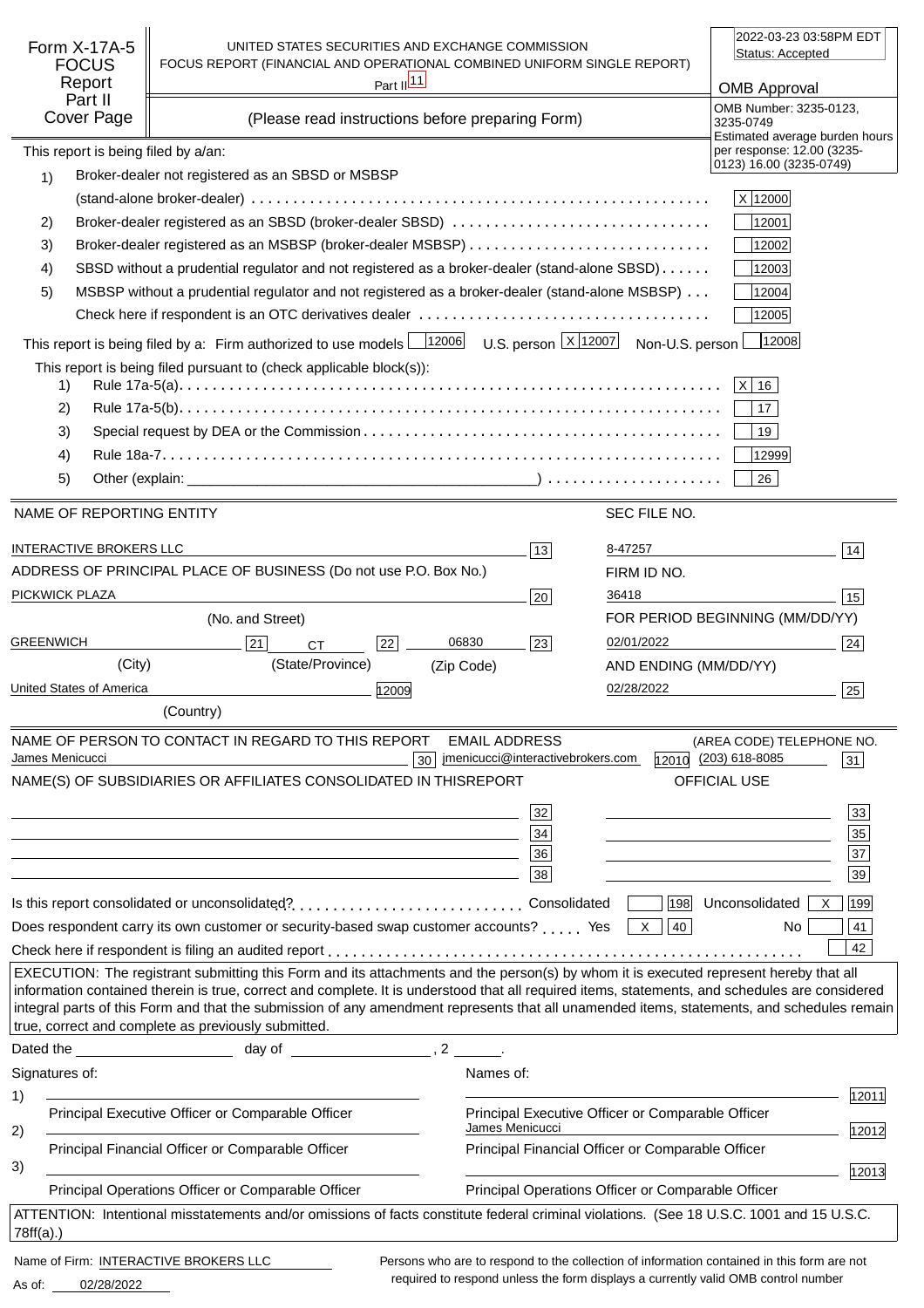|                                   | COMPUTATION OF NET CAPITAL (FILER NOT AUTHORIZED TO USE MODELS)                                                                                                                                                                                                | 2022-03-23 03:58PM EDT<br>Status: Accepted |
|-----------------------------------|----------------------------------------------------------------------------------------------------------------------------------------------------------------------------------------------------------------------------------------------------------------|--------------------------------------------|
| <b>FOCUS</b><br>Report<br>Part II | Items on this page to be reported by a: Stand-Alone Broker-Dealer (Not Authorized to use models)<br>Stand-Alone SBSD (Not Authorized to use models)<br>Broker-Dealer SBSD (Not Authorized to use models)<br>Broker-Dealer MSBSP (Not Authorized to use models) |                                            |

# Computation of Net Capital

|                                                                                            |                                   |            | 6,498,431,370 3480<br>\$           |
|--------------------------------------------------------------------------------------------|-----------------------------------|------------|------------------------------------|
|                                                                                            |                                   |            | $0)$ 3490<br>\$(_                  |
|                                                                                            |                                   |            | 6,498,431,370 3500<br>\$           |
| 4. Add:                                                                                    |                                   |            |                                    |
| A. Liabilities subordinated to claims of creditors allowable in computation of net capital |                                   |            | \$<br>0 3520                       |
|                                                                                            |                                   |            | $\overline{0}$<br>3525             |
|                                                                                            |                                   |            | 6,498,431,370 3530<br>$\mathbb{S}$ |
| 6. Deductions and/or charges                                                               |                                   |            |                                    |
| A. Total nonallowable assets from Statement of Financial Condition \$ 549,235,552 5540     |                                   |            |                                    |
| 1. Additional charges for customers' and non-customers' security accounts \$               | $\Omega$                          | 3550       |                                    |
| 2. Additional charges for customers' and                                                   |                                   |            |                                    |
|                                                                                            | $\Omega$                          | 3560       |                                    |
| 3. Additional charges for customers' and                                                   |                                   |            |                                    |
| non-customers' security-based swap accounts\$                                              |                                   | 12051      |                                    |
| 4. Additional charges for customers' and non-customers' swap accounts                      | $\mathfrak s$                     | 12052      |                                    |
|                                                                                            | $\frac{1}{\sqrt{2}}$<br>1,229,221 | 3570       |                                    |
| 3450<br>243                                                                                |                                   |            |                                    |
| C. Aged short security differences-less                                                    |                                   |            |                                    |
| $\mathbf 0$<br>reserve of $\dots\dots\dots\dots\dots\dots$ \$<br>3460                      | \$<br>0                           | 3580       |                                    |
| $0$   3470                                                                                 |                                   |            |                                    |
| D. Secured demand note deficiency                                                          | \$<br>$\mathbf{0}$                | 3590       |                                    |
| E. Commodity futures contracts and spot commodities -                                      |                                   |            |                                    |
|                                                                                            | 0                                 | 3600       |                                    |
|                                                                                            |                                   |            |                                    |
| G. Deductions for accounts carried under Rules $15c3-1(a)(6)$ and $(c)(2)(x)$              | $\mathfrak{S}$                    | $0$   3615 |                                    |
|                                                                                            |                                   |            | 864,709,080) 3620                  |
|                                                                                            |                                   |            | 3630<br>$\mathbf{0}$               |
|                                                                                            |                                   |            | 5,633,722,290 3640                 |
| 9. Haircuts on securities other than security-based swaps                                  |                                   |            |                                    |
|                                                                                            |                                   | 0   3660   |                                    |
| B. Subordinated securities borrowings \$                                                   | 0                                 | 3670       |                                    |
| C. Trading and investment securities                                                       |                                   |            |                                    |
| 1. Bankers' acceptances, certificates of deposit, commercial paper, and                    |                                   |            |                                    |
|                                                                                            | 0                                 | 3680       |                                    |
| 2. U.S. and Canadian government obligations \$                                             | 41,775,540                        | 3690       |                                    |
| 3. State and municipal government obligations \$                                           | $\mathbf{0}$                      | 3700       |                                    |
|                                                                                            | $\mathbf 0$                       | 3710       |                                    |
|                                                                                            | $\mathbf{0}$                      | 3720       |                                    |
|                                                                                            | $\mathbf 0$                       | 3730       |                                    |
|                                                                                            | $\Omega$                          | 3732       |                                    |
| 8. Risk-based haircuts computed under 17 CFR 240.15c3-1a                                   |                                   |            |                                    |
|                                                                                            |                                   | 12028      |                                    |
| 9. Other securities                                                                        | $\mathbf 0$                       | 3734       |                                    |
|                                                                                            | $\Omega$                          | 3650       |                                    |
|                                                                                            | 2,185,495<br>$\sim$               | 3736       |                                    |
| 10. Haircuts on security-based swaps                                                       |                                   | 12053      |                                    |
|                                                                                            |                                   | 12054      |                                    |
|                                                                                            |                                   |            | 43,961,035) 3740<br>\$(            |
|                                                                                            |                                   |            | 5,589,761,255 3750<br>\$           |
|                                                                                            |                                   |            |                                    |

#### Name of Firm: INTERACTIVE BROKERS LLC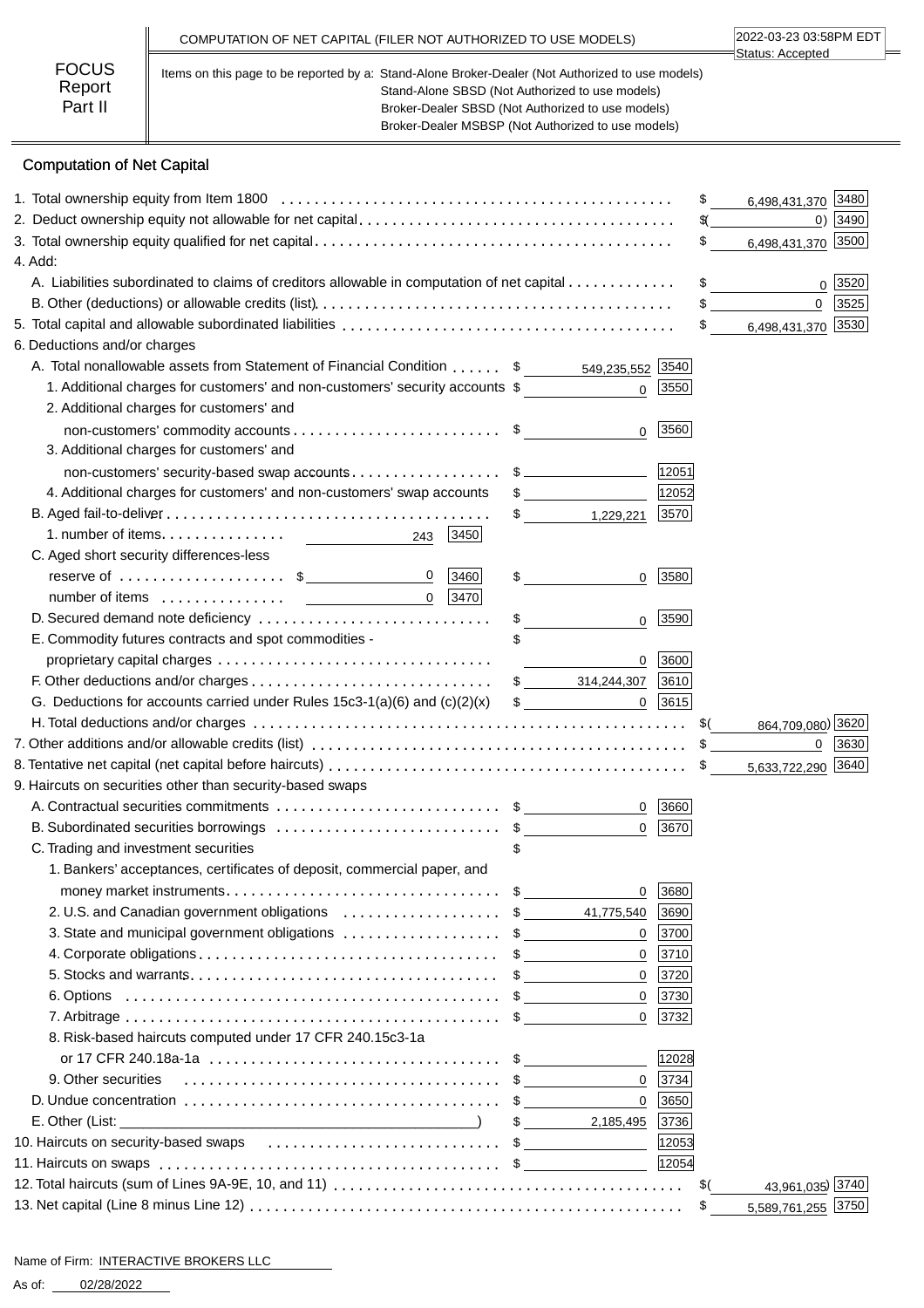|                        |                                         | COMPUTATION OF MINIMUM REGULATORY CAPITAL REQUIREMENTS                              | 2022-03-23 03:58PM EDT<br>∃Status: Accepted |
|------------------------|-----------------------------------------|-------------------------------------------------------------------------------------|---------------------------------------------|
| <b>FOCUS</b><br>Report | Items on this page to be reported by a: | Stand-Alone Broker-Dealer<br>Broker-Dealer SBSD (other than OTC Derivatives Dealer) |                                             |
| Part II                |                                         | <b>Broker-Dealer MSBSP</b>                                                          |                                             |

# Calculation of Excess Tentative Net Capital (If Applicable)

|                                                                                                                                              |   | 5,633,722,290 3640                |             |
|----------------------------------------------------------------------------------------------------------------------------------------------|---|-----------------------------------|-------------|
|                                                                                                                                              |   |                                   | 12055       |
|                                                                                                                                              |   |                                   |             |
| 4. Tentative net capital in excess of 120% of minimum tentative net capital requirement reported on Line 2                                   |   | $\frac{1}{2}$                     | 0 12057     |
| <b>Calculation of Minimum Net Capital Requirement</b>                                                                                        |   |                                   |             |
| 5. Ratio minimum net capital requirement                                                                                                     |   |                                   |             |
|                                                                                                                                              |   |                                   | 3756        |
| B. 2% of aggregate debit items as shown in the Formula for Reserve Requirements pursuant to Rule 15c3-3 \$                                   |   | 889,603,290 3870                  |             |
| i. Minimum CFTC net capital requirement (if applicable)  \$ 164,485,152 7490                                                                 |   |                                   |             |
| C. Percentage of risk margin amount computed under 17 CFR 240.15c3-1(a)(7)(i) or (a)(10)  \$                                                 |   |                                   | 12058       |
| D. For broker-dealers engaged in reverse repurchase agreements, 10% of the amounts in 17 CFR 240.15c3-1(a)(9)(i)-(iii) \$                    |   |                                   | 12059       |
| E. Minimum ratio requirement (sum of Lines 5A, 5B, 5C, and/or 5D, as applicable) \$                                                          |   | 889,603,290 12060                 |             |
|                                                                                                                                              |   |                                   |             |
|                                                                                                                                              |   |                                   |             |
|                                                                                                                                              |   |                                   |             |
| 9. Net capital and tentative net capital in relation to early warning thresholds                                                             |   |                                   |             |
| A. Net capital in excess of 120% of minimum net capital requirement reported on Line 7  \$ 4,522,237,307 12061                               |   |                                   |             |
| B. Net capital in excess of 5% of combined aggregate debit items as shown in the Formula for                                                 |   |                                   |             |
|                                                                                                                                              |   | 3,365,753,030 3920                |             |
| Computation of Aggregate Indebtedness (If Applicable)                                                                                        |   |                                   |             |
| 10. Total aggregate indebtedness liabilities from Statement of Financial Condition (Item 1230)  \$                                           |   |                                   | 3790        |
| 11. Add                                                                                                                                      |   |                                   |             |
| 3800                                                                                                                                         |   |                                   |             |
| B. Market value of securities borrowed for which no equivalent                                                                               |   |                                   |             |
| 3810                                                                                                                                         |   |                                   |             |
| 3820<br>C. Other unrecorded amounts (list) $\ldots$ $\ldots$ $\ldots$ $\ldots$ $\ldots$ $\ldots$ $\ddot{\text{s}}$                           |   |                                   |             |
|                                                                                                                                              |   | $\mathfrak{S}$ and $\mathfrak{S}$ | 3830        |
| 12. Deduct: Adjustment based on deposits in Special Reserve Bank Accounts (see Rule 15c3-1(c)(1)(vii))                                       |   | $\mathfrak s$                     | 3838        |
| 13. Total aggregate indebtedness (sum of Line Items 3790 and 3830) \$                                                                        |   |                                   | 3840        |
| 14. Percentage of aggregate indebtedness to net capital (Item 3840 divided by Item 3750)                                                     |   | $\%$                              | 3850        |
| 15. Percentage of aggregate indebtedness to net capital after anticipated capital withdrawals                                                |   |                                   |             |
| (Item 3840 divided by Item 3750 less Item 4880) $\ldots \ldots \ldots \ldots \ldots \ldots \ldots \ldots \ldots \ldots \ldots \ldots \ldots$ | % |                                   | 3853        |
| <b>Calculation of Other Ratios</b>                                                                                                           |   |                                   |             |
| 16. Percentage of net capital to aggregate debits (Item 3750 divided by Item 4470)  %                                                        |   |                                   | 12.57 3851  |
| 17. Percentage of net capital, after anticipated capital withdrawals, to aggregate debits                                                    |   |                                   |             |
| (Item 3750 less Item 4880, divided by Item 4470) $\ldots \ldots \ldots \ldots \ldots \ldots \ldots \ldots \ldots \ldots \ldots$              |   |                                   | 12.57 3854  |
| 18. Percentage of debt to debt-to-equity total, computed in accordance with Rule 15c3-1(d)  %                                                |   | 0.00                              | 3860        |
| 19. Options deductions/net capital ratio (1000% test) total deductions exclusive of liquidating                                              |   |                                   |             |
| equity under Rule 15c3-1(a)(6) and (c)(2)(x) divided by net capital $\ldots \ldots \ldots \ldots \ldots \ldots \ldots$ %                     |   |                                   | $0.00$ 3852 |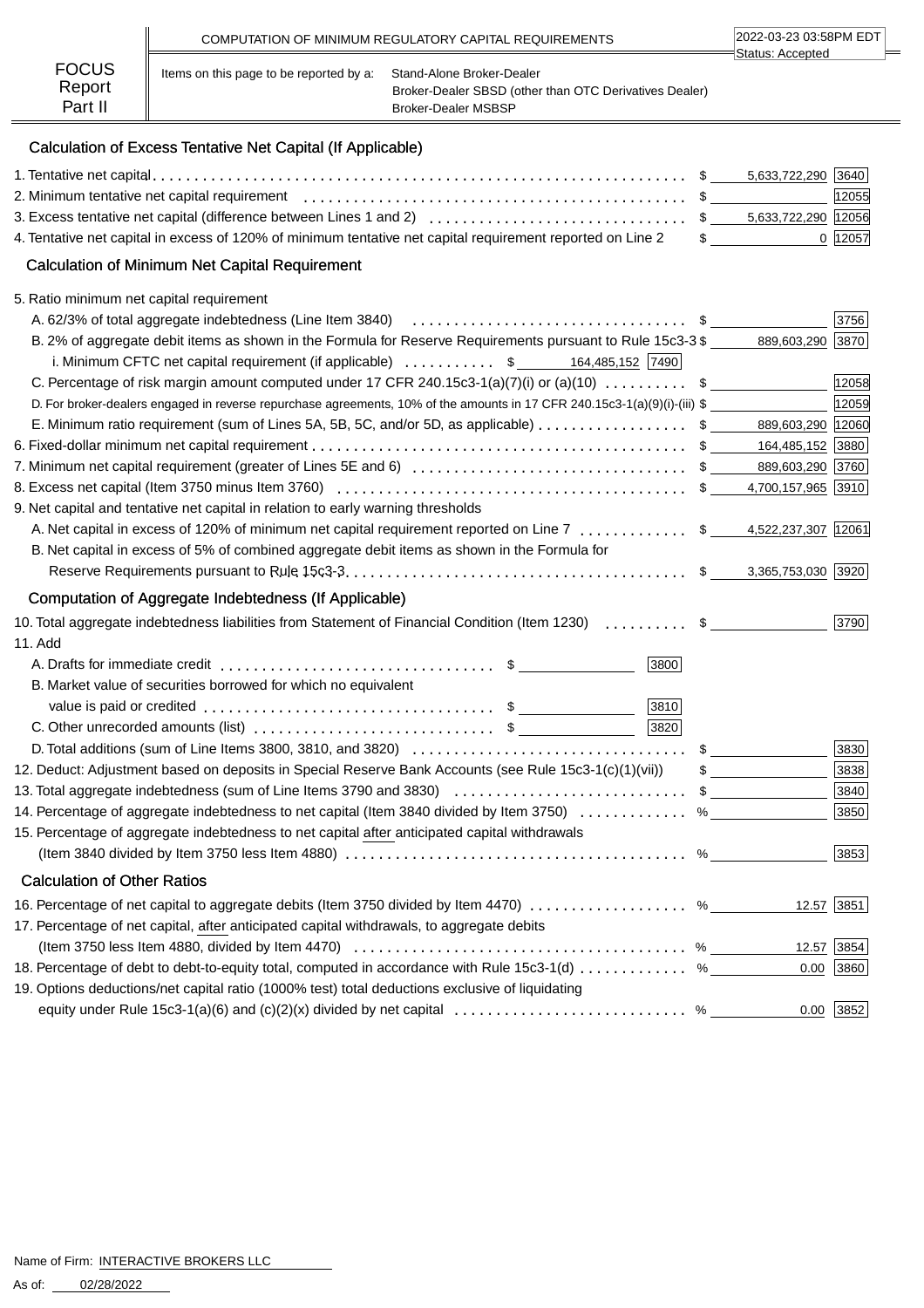|                                   | COMPUTATION FOR DETERMINATION OF CUSTOMER RESERVE REQUIREMENTS                                                           | 2022-03-23 03:58PM EDT<br>Status: Accepted |
|-----------------------------------|--------------------------------------------------------------------------------------------------------------------------|--------------------------------------------|
| <b>FOCUS</b><br>Report<br>Part II | Stand-Alone Broker-Dealer<br>Items on this page to be reported by a:<br>Broker-Dealer SBSD<br><b>Broker-Dealer MSBSP</b> |                                            |

# **CREDIT BALANCES**<br>1 Free credit balances and other

| 4333<br>4334<br>4332<br>Monthly<br>28. Daily<br>Weekly<br>$\times$                                                                                                                                                                                                                                                                                                                                                                                                                                            |                     |      |
|---------------------------------------------------------------------------------------------------------------------------------------------------------------------------------------------------------------------------------------------------------------------------------------------------------------------------------------------------------------------------------------------------------------------------------------------------------------------------------------------------------------|---------------------|------|
| <b>FREQUENCY OF COMPUTATION</b>                                                                                                                                                                                                                                                                                                                                                                                                                                                                               |                     |      |
|                                                                                                                                                                                                                                                                                                                                                                                                                                                                                                               | 03/01/22            | 4540 |
| \$                                                                                                                                                                                                                                                                                                                                                                                                                                                                                                            |                     | 4530 |
| 26. New amount in Reserve Bank Account(s) after adding deposit or subtracting withdrawal including                                                                                                                                                                                                                                                                                                                                                                                                            |                     |      |
| 671,623,670 $\overline{4515}$ value of qualified securities $\ldots \ldots \ldots \ldots \ldots \ldots \ldots \ldots \ldots \ldots \ldots \ldots$<br>\$                                                                                                                                                                                                                                                                                                                                                       | 672,092,712 4520    |      |
| 25. Amount of deposit (or withdrawal) including                                                                                                                                                                                                                                                                                                                                                                                                                                                               |                     |      |
| 14,090,277,126 $\overline{4505}$ value of qualified securities, at end of reporting period \$<br>\$                                                                                                                                                                                                                                                                                                                                                                                                           | 15,972,782,230 4510 |      |
| 24. Amount held on deposit in "Reserve Bank Account(s)", including                                                                                                                                                                                                                                                                                                                                                                                                                                            |                     |      |
| excess of total credits over total debits $\dots\dots\dots\dots\dots\dots\dots\dots\dots\dots\dots\dots\dots\dots\dots\dots\dots\dots$ \$                                                                                                                                                                                                                                                                                                                                                                     |                     | 4500 |
| 23. If computation is made monthly as permitted, enter 105% of                                                                                                                                                                                                                                                                                                                                                                                                                                                |                     |      |
|                                                                                                                                                                                                                                                                                                                                                                                                                                                                                                               | 16,338,582,967      | 4490 |
|                                                                                                                                                                                                                                                                                                                                                                                                                                                                                                               | 0                   | 4480 |
| <b>RESERVE COMPUTATION</b>                                                                                                                                                                                                                                                                                                                                                                                                                                                                                    |                     |      |
|                                                                                                                                                                                                                                                                                                                                                                                                                                                                                                               | 43,145,759,574      | 4472 |
| 19.** Less 3% (for alternative method only - see Rule 15c3-1(a)(1)(ii)) (3% x Line Item 4470) $\cdots \cdots \cdots \cdots$                                                                                                                                                                                                                                                                                                                                                                                   | 1,334,404,935) 4471 |      |
|                                                                                                                                                                                                                                                                                                                                                                                                                                                                                                               | 44,480,164,509      | 4470 |
| 0 4469                                                                                                                                                                                                                                                                                                                                                                                                                                                                                                        |                     |      |
| registered with the Commodity Futures Trading Commission under section 5b of the Commodity<br>Exchange Act (7 U.S.C. 7a-1) related to the following types of positions written, purchased<br>or sold in customer accounts: (1) security futures products and (2) futures contracts<br>(and options thereon) carried in a securities account pursuant to an SRO portfolio mar-<br>gining rule (see Note G) $\cdots$ $\cdots$ $\cdots$ $\cdots$ $\cdots$ $\cdots$ $\cdots$ $\cdots$ $\cdots$ $\cdots$<br>0 4467 |                     |      |
| 16. Margin required and on deposit with a clearing agency registered with the Commission<br>under section 17A of the Act (15 U.S.C. 78q-1) or a derivatives clearing organization                                                                                                                                                                                                                                                                                                                             |                     |      |
| 15. Margin required and on deposit with the Options Clearing Corporation for all<br>option contracts written or purchased in customer accounts (see Note F) \$<br>4,330,550,669 4465                                                                                                                                                                                                                                                                                                                          |                     |      |
| 14. Failed to deliver of customers' securities not older than 30 calendar days  \$<br>46,448,192 4460                                                                                                                                                                                                                                                                                                                                                                                                         |                     |      |
| 13. Securities borrowed to effectuate short sales by customers and securities borrowed<br>to make delivery on customers' securities failed to deliver \$<br>3,038,166,299 4450                                                                                                                                                                                                                                                                                                                                |                     |      |
| 12.** Debit balances in customers' cash and margin accounts excluding unsecured<br>accounts and accounts doubtful of collection (see Note $E$ ) $\ldots$ \$<br>37,064,999,349 4440                                                                                                                                                                                                                                                                                                                            |                     |      |
| <b>DEBIT BALANCES</b>                                                                                                                                                                                                                                                                                                                                                                                                                                                                                         |                     |      |
| 11. TOTAL CREDITS (sum of Lines 1-10) (and the context of the context of the state of the state of the state o                                                                                                                                                                                                                                                                                                                                                                                                | 59.484.342.541      | 4430 |
|                                                                                                                                                                                                                                                                                                                                                                                                                                                                                                               |                     |      |
| 9. Market value of securities which are in transfer in excess of 40 calendar days<br>and have not been confirmed to be in transfer by the transfer agent or<br>0 4420                                                                                                                                                                                                                                                                                                                                         |                     |      |
| debits) in all suspense accounts over 30 calendar days \$<br>10,481,728 4410                                                                                                                                                                                                                                                                                                                                                                                                                                  |                     |      |
| 8. ** Market value of short securities and credits (not to be offset by longs or by                                                                                                                                                                                                                                                                                                                                                                                                                           |                     |      |
| 7.** Market value of short security count differences over 30 calendar days old \$<br>0 4400                                                                                                                                                                                                                                                                                                                                                                                                                  |                     |      |
| 6. Market value of stock dividends, stock splits and similar distributions<br>$0\sqrt{4390}$                                                                                                                                                                                                                                                                                                                                                                                                                  |                     |      |
| 5. Credit balances in firm accounts which are attributable to<br>0 4380                                                                                                                                                                                                                                                                                                                                                                                                                                       |                     |      |
| 4. Customers' securities failed to receive (see Note D) $\cdots$ \$<br>125,760,436 4370                                                                                                                                                                                                                                                                                                                                                                                                                       |                     |      |
| 3. Monies payable against customers' securities loaned (see Note C)<br>7,319,435,728 4360                                                                                                                                                                                                                                                                                                                                                                                                                     |                     |      |
| 2. Monies borrowed collateralized by securities carried for the accounts<br>4,330,550,669 4350                                                                                                                                                                                                                                                                                                                                                                                                                |                     |      |
| 47,618,968,764 4340                                                                                                                                                                                                                                                                                                                                                                                                                                                                                           |                     |      |
| <b>CREDIT BALANCES</b><br>1. Free credit balances and other credit balances in customers'                                                                                                                                                                                                                                                                                                                                                                                                                     |                     |      |

\*\* In the event the Net Capital Requirement is computed under the alternative method, this "Reserve Formula" shall be prepared in accordance with the requirements of paragraph (a)(1)(ii) of Rule 15c3-1.

 $\overline{\phantom{a}}$ 

References to notes in this section refer to the notes to 17 CFR 240.15c3-1a.

Name of Firm: INTERACTIVE BROKERS LLC

02/28/2022 As of: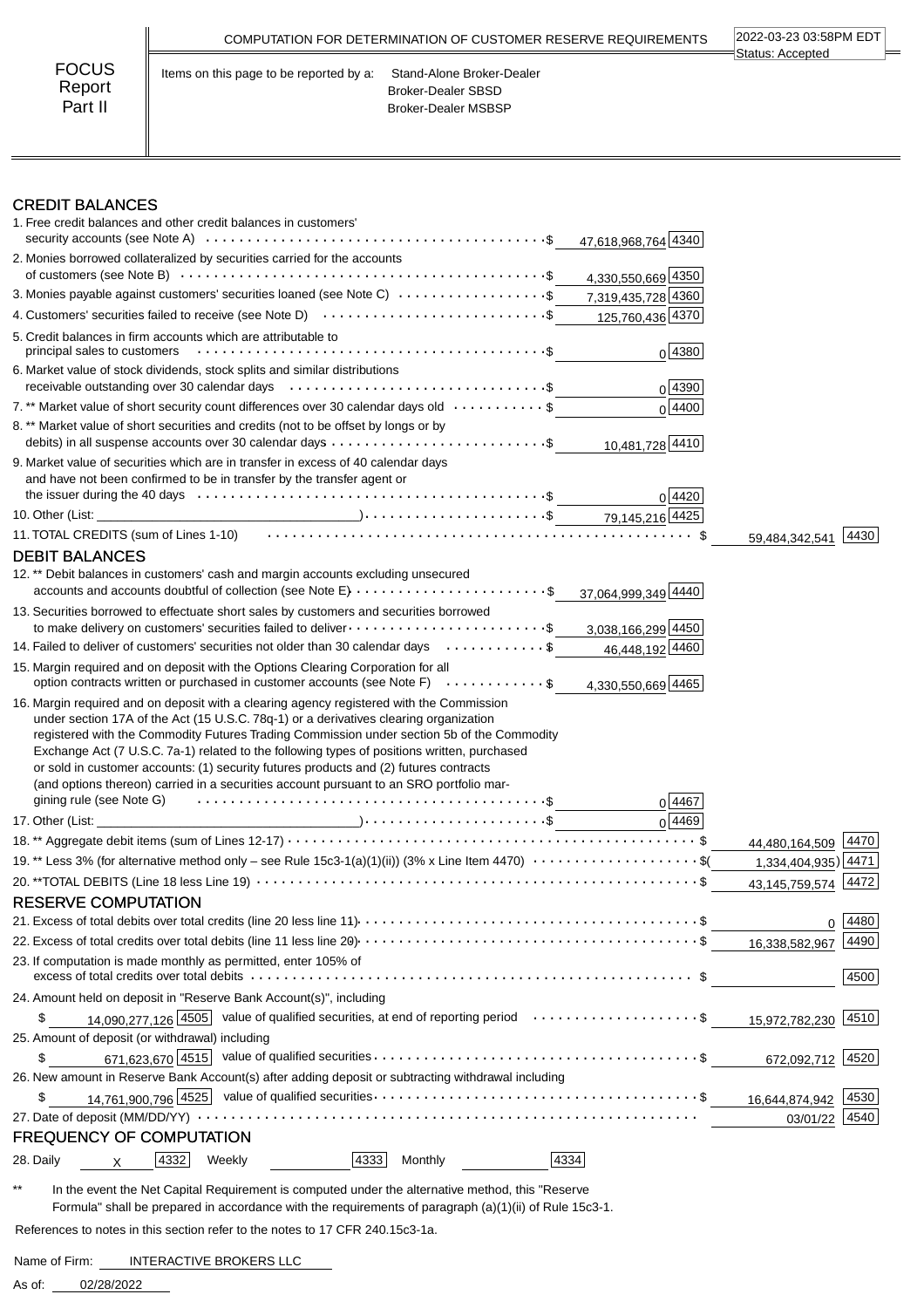Part II | Items on this page to be reported by: Futures Commission Merchant

# SEGREGATION REQUIREMENTS

| 1. Net ledger balance                                                                                                                                                                                                          |                                            |                |
|--------------------------------------------------------------------------------------------------------------------------------------------------------------------------------------------------------------------------------|--------------------------------------------|----------------|
| A. Cash                                                                                                                                                                                                                        | 7,970,013,809 7010                         |                |
|                                                                                                                                                                                                                                |                                            | $0$ 7020       |
|                                                                                                                                                                                                                                | 91,581,719 7030                            |                |
| 3. Exchange traded options                                                                                                                                                                                                     |                                            |                |
| A. Add market value of open option contracts purchased on a contract market enter-inferent content of the content                                                                                                              | 808,967,237 7032                           |                |
| B. Deduct market value of open option contracts granted (sold) on a contract market $\cdots\cdots\cdots\cdots\cdots\cdots$                                                                                                     | 779,605,162) 7033                          |                |
|                                                                                                                                                                                                                                | 8,090,957,603 7040                         |                |
| 5. Accounts liquidating to a deficit and accounts with debit balances                                                                                                                                                          |                                            |                |
| - gross amount \bit \\contract \\contract \\contract \\contract \\contract \\contract \\contract \\contract \\contract \\contract \\contract \\contract \\contract \\contract \\contract \\contract \\contract \\contract \\co |                                            |                |
| Less: amount offset by customer owned securities $\cdots \cdots \cdots$ \$ $\frac{($                                                                                                                                           | $_0$ ) $\boxed{7047}$ \$<br>1,088,900 7050 |                |
|                                                                                                                                                                                                                                | 8,092,046,503 7060                         |                |
| <b>FUNDS IN SEGREGATED ACCOUNTS</b>                                                                                                                                                                                            |                                            |                |
| 7. Deposited in segregated funds bank accounts                                                                                                                                                                                 |                                            |                |
| A. Cash                                                                                                                                                                                                                        | 704,659,854 7070                           |                |
| B. Securities representing investments of customers' funds (at market) (and market) and contain the securities representing investments of customers' funds (at market) and contain the securities representing in Securities  | 5,294,404,464 7080                         |                |
|                                                                                                                                                                                                                                |                                            | $0$ 7090       |
| 8. Margins on deposit with derivatives clearing organizations of contract markets                                                                                                                                              |                                            |                |
| A. Cash                                                                                                                                                                                                                        | 1,219,128,176 7100                         |                |
|                                                                                                                                                                                                                                | 1,079,529,213 7110                         |                |
|                                                                                                                                                                                                                                |                                            | 0 7120         |
|                                                                                                                                                                                                                                | (18,793,768) 7130                          |                |
| 10. Exchange traded options                                                                                                                                                                                                    |                                            |                |
|                                                                                                                                                                                                                                | 808,967,236 7132                           |                |
| B. Value of open short option contracts $\cdots \cdots \cdots \cdots \cdots \cdots \cdots \cdots \cdots \cdots \cdots \cdots \cdots$                                                                                           | 779,605,160) 7133                          |                |
| 11. Net equities with other FCMs                                                                                                                                                                                               |                                            |                |
| A. Net liquidating equity                                                                                                                                                                                                      |                                            | $0\sqrt{7140}$ |
| B. Securities representing investments of customers' funds (at market) $\cdots \cdots \cdots \cdots \cdots \cdots \cdots$ \$                                                                                                   |                                            | $0$ 7160       |
|                                                                                                                                                                                                                                |                                            | $0$ 7170       |
| 12. Segregated funds on hand (describe:                                                                                                                                                                                        |                                            | $0$ 7150       |
|                                                                                                                                                                                                                                |                                            |                |
|                                                                                                                                                                                                                                | 216,243,512 7190                           |                |
| 155,000,000 7194                                                                                                                                                                                                               |                                            |                |
| 16. Excess (deficiency) funds in segregation over (under) Management Target Amount Excess Frammers (3 __                                                                                                                       | 61,243,512 7198                            |                |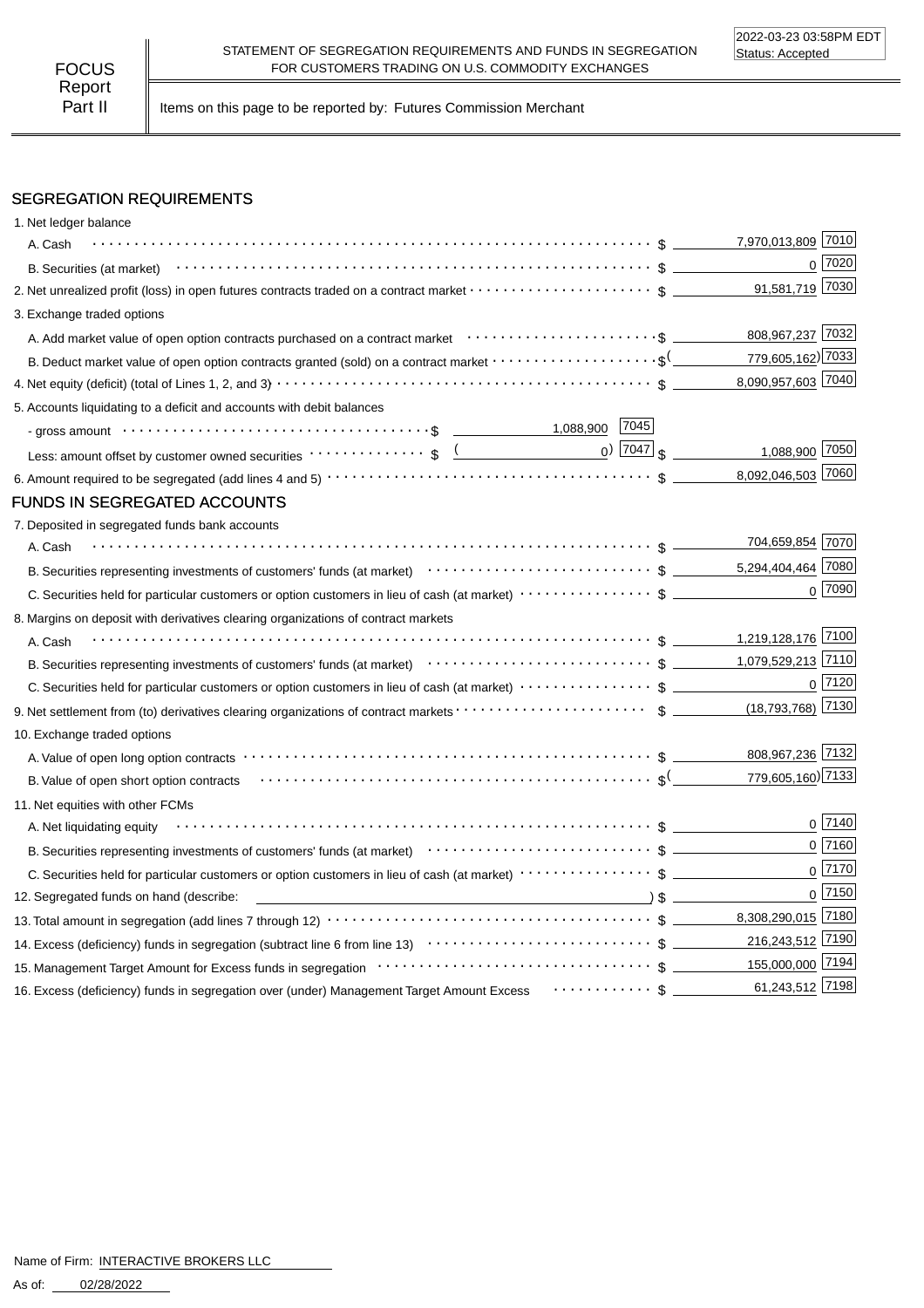# STATEMENT OF SECURED AMOUNTS AND FUNDS HELD IN SEPARATE ACCOUNTS FOR FOREIGN FUTURES FOCUS IN SEPARATE ACCOUNTS FOR FOREIGN FUTURES<br>Report

Part II | Items on this page to be reported by a: Futures Commission Merchant

## FOREIGN FUTURES AND FOREIGN OPTIONS SECURED AMOUNTS

| Amount required to be set aside pursuant to law, rule or regulation of a foreign government                                   |                  | 7305 |
|-------------------------------------------------------------------------------------------------------------------------------|------------------|------|
| 1. Net ledger balance - Foreign futures and foreign option trading - All Customers                                            |                  |      |
| A. Cash                                                                                                                       | 463,685,391      | 7315 |
| B. Securities (at market)                                                                                                     |                  | 7317 |
| 2. Net unrealized profit (loss) in open futures contracts traded on a foreign board of trade \$                               | 32,132,091       | 7325 |
| 3. Exchange traded options                                                                                                    |                  |      |
| A. Market value of open option contracts purchased on a foreign board of trade\$                                              | 100,045          | 7335 |
| B. Market value of open contracts granted (sold) on a foreign board of trade \$                                               | (9,341)          | 7337 |
|                                                                                                                               | 495,908,186 7345 |      |
| 5. Accounts liquidating to a deficit and accounts with                                                                        |                  |      |
| 10,007 7351                                                                                                                   |                  |      |
| $ 7352 $ \$<br>Less: amount offset by customer owned securities \$(                                                           | 10,007           | 7354 |
| 6. Amount required to be set aside as the secured amount - Net Liquidating Equity Method (add lines 4 and 5)                  | 495,918,193      | 7355 |
| 7. Greater of amount required to be set aside pursuant to foreign jurisdiction (above) or line 6. [1, 1, 2, 2, 2, 2, 2, 3, 5] | 495,918,193 7360 |      |